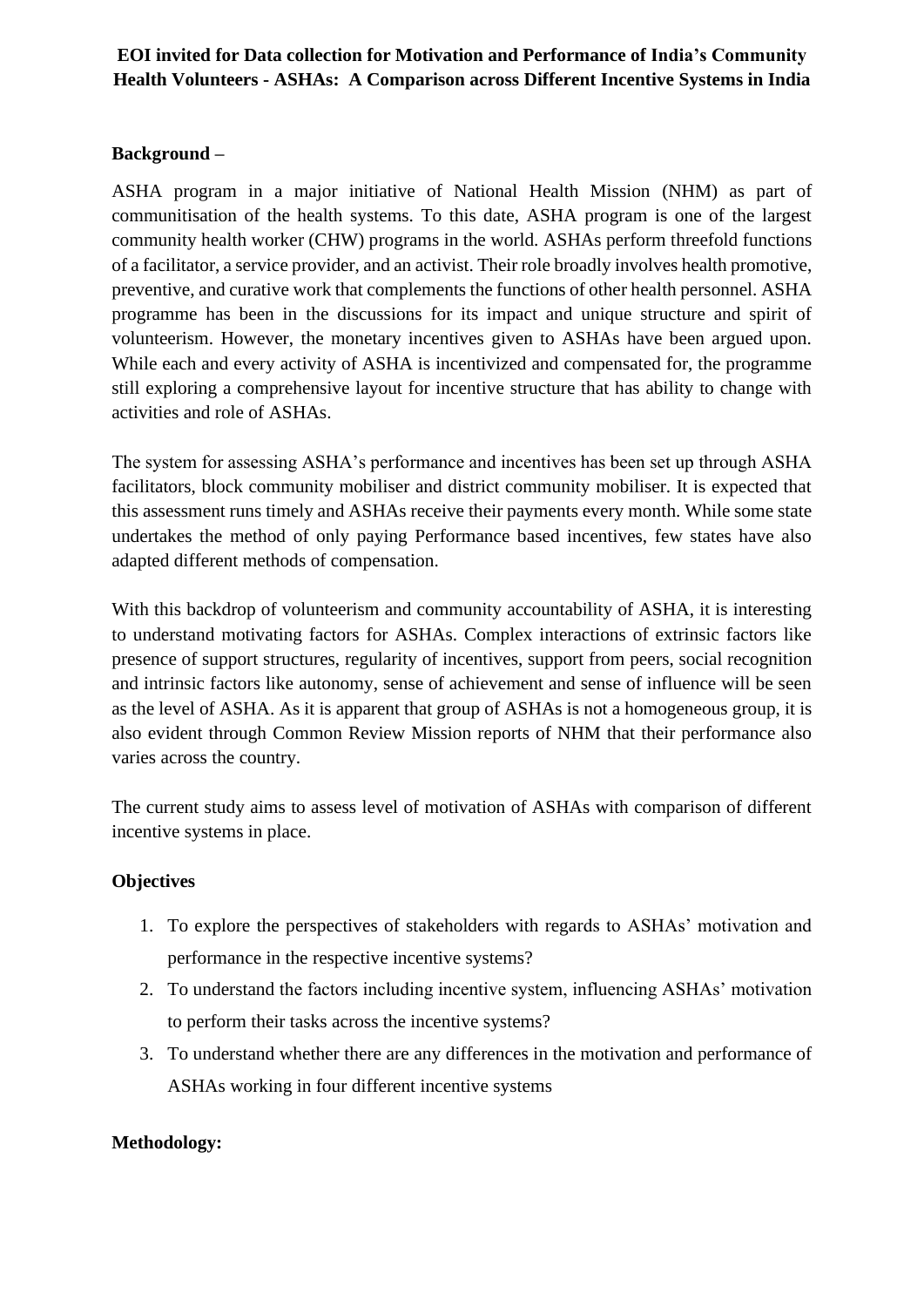The study will undertake mix of qualitative and quantitative methods. Following are the three methods that will be followed.

- 1. Quantitative secondary data analysis of the ASHAs' performance
- 2. Qualitative study of perspectives of ASHAs and health system stakeholders on ASHA's performance, motivation, incentive system
- 3. Quantitative study of ASHAs' motivation through motivation scale

National Health System Resource Centre invites organisations, universities, not-for-profit organisations, civil society organisations and academic institutions to conduct data collection for the abovementioned study. Organizations (consortia of institutions can also apply provided they demonstrate complementary areas of expertise and have a recorded agreement for expressing agreement together), with a track record of conducting research/evaluations, experience with implementing community-based interventions (experience in Community Health Worker efforts and health promotion activities) and primary health care service delivery would be eligible to apply.

The organisation shall help for 2<sup>nd</sup> and 3<sup>rd</sup> components of methods.

# **Deliverables-**

- 1. Pilot testing of the tool, providing inputs on the tool.
- 2. In-person interview of 4800 ASHAs from Meghalaya, Chhattisgarh, Rajasthan, Andhra Pradesh (1200 per state) using quantitative closed ended questionnaire
- 3. In-depth interview of 120 ASHAs from Meghalaya, Chhattisgarh, Rajasthan, Andhra Pradesh (30 per state) using interview guide
- 4. In-depth interview of 120 ASHA Facilitators (AFs) (30 per state), 120 Block Community Mobilisers (BCM) (30 per state), 8 District Community Mobilisers (DCM)(2 per state), 8 District Health Officers (DHO) (2 per state) of selected blocks from Meghalaya, Chhattisgarh, Rajasthan, Andhra Pradesh.\*
- 5. 8 Focus Group discussion of ASHAs (2 for each state)\*
- 6. 8 Focus Group discussion of beneficiaries (2 for each state)\*
- 7. Data entry, cleaning of quantitative data
- 8. Transcriptions and translation of all in-depth interviews and focus group discussion.

*\*Note: the numbers indicate minimum deliverables in case of qualitative data collection. However, based on the interim data analysis and data saturation, these numbers are subject to change at the time of data collection. More qualitative exploration may be required with respect to blocks from aspirational districts or blocks with tribal areas.* 

# **The application should include -**

1. Proposal for conducting the assessment with details of team composition, budgetary requirements and timelines. It is suggested that with the purview of COVID19 situation, the team of data collectors may be residing in the select states.